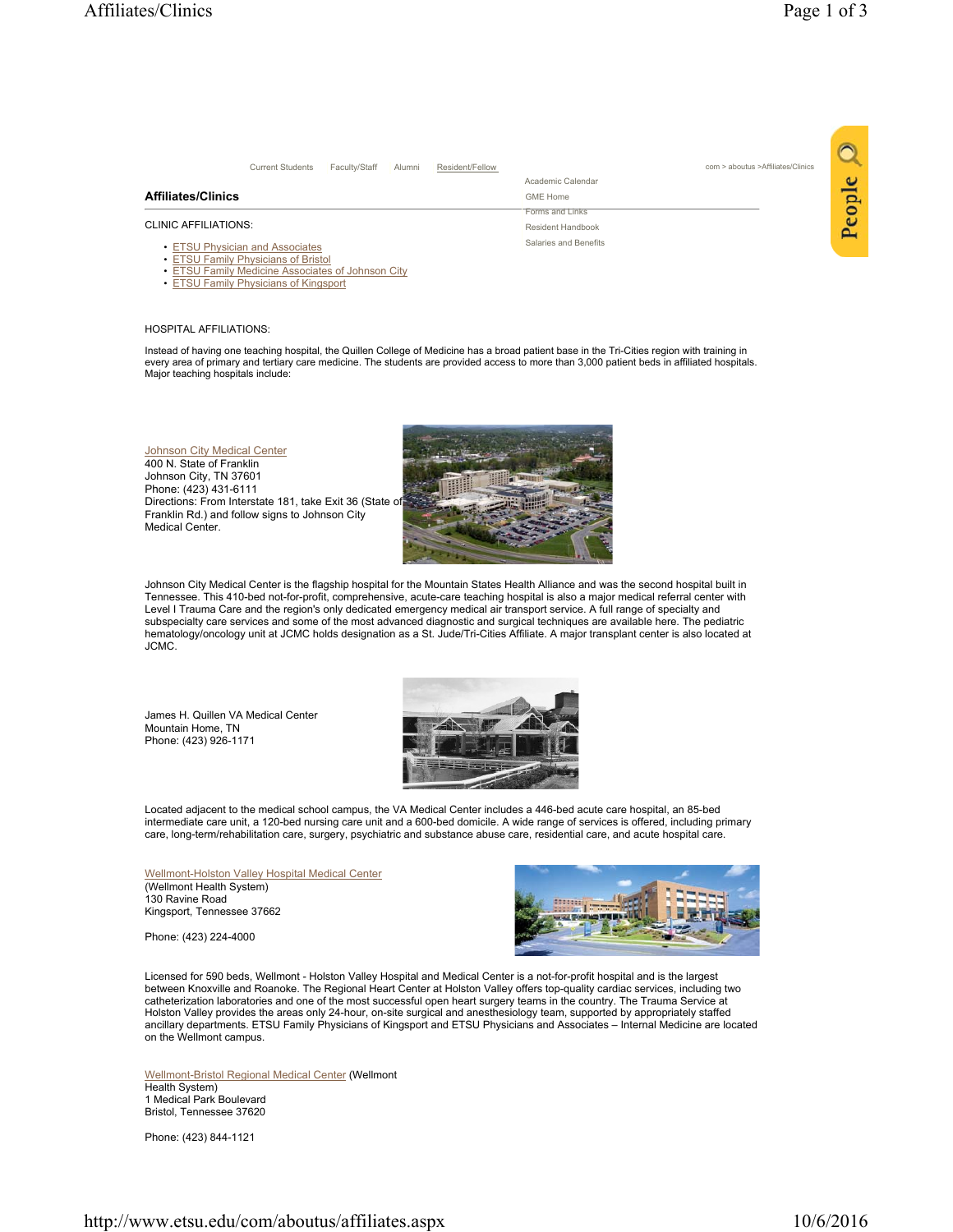People



Wellmont - Bristol Regional Medical Center is a 400 bed not-for-profit medical center serving as the major referral center for Northeast Tennessee, Southwest Virginia, Southeast Kentucky, and parts of West Virginia. Bristol Regional Medical Center provides 24-hour care to the region through the Emergency Department and as a licensed Level R Trauma Center for both<br>Tennessee and Virginia. The Heart Center offers comprehensive cardiac services including open heart surg replacement, coronary artery bypass grafting, angioplasty, catheterization, atherectomy, and cardiac rehabilitation. ETSU Family Physicians of Bristol is located adjacent to Bristol Regional Medical Center.

Woodridge Hospital 403 N. State of Franklin Rd. Johnson City, TN 37601

Phone: (423) 928-7111



Part of the Mountain States Health Alliance, Woodridge Hospital is a 75-bed inpatient provider of mental health and chemical dependency services for adults, adolescents, and children ages 6 and older. The psychiatrist leads a team of professionals that includes mental health therapists, discharge planners, expressive therapists, and psychiatric nurses who will assist the individual with finding the most beneficial level of treatment. This an adult psychiatric and chemical dependency inpatient and outpatient hospital is a primary teaching facility for the Department of Psychiatry and Behavioral Sciences.

Franklin Woods Community Hospital 300 MedTech Parkway Johnson City, TN 37604 Phone: (423) 302-1000



Franklin Woods Community Hospital opened in July 2010 as the first 'green' hospital in the state of Tennessee. The hospital has approximately 240,000 square feet and was built on a 25-acre lot adjacent to The Wellness Center inside Med Tech Park. It has 80 licensed beds and a 22-room Emergency Department. Of the licensed beds, 20 are dedicated as part of Women's and Children's Services.

Indian Path Medical Center 2000 Brookside Drive Kingsport Tennessee 37660

Phone: (423) 857-7000



Indian Path Medical Center, Kingsport, Tenn., is a 261-bed, not-for-profit hospital. IPMC provides convenient parking, easy access and private rooms, as well as a variety of menu options and convenient room service 24 hours a day. All ancillary and outpatient services are on the ground floor to provide more expedient care.

**Johnson County Community Hospital** 1901 South Shady Street Mountain City, TN 37683

Phone: (423) 727-1100



Johnson County Community Hospital offers hometown inpatient care coupled with a state-of-the-art 24-hour emergency department. Serving the upper northeast tip of Tennessee as well as parts of North Carolina and Southwest Virginia , the center offers outpatient and primary care services provided by Johnson County Medical Group. Johnson County Community Hospital is a 2-bed critical access hospital that was opened by Mountain States Health Alliance in 1998 to serve the community after the closing of the Johnson County Hospital.

**Hawkins County Hospital in Rogersville** 851 Locust Street Rogersville, TN 37857

Phone: (423) 921-7000